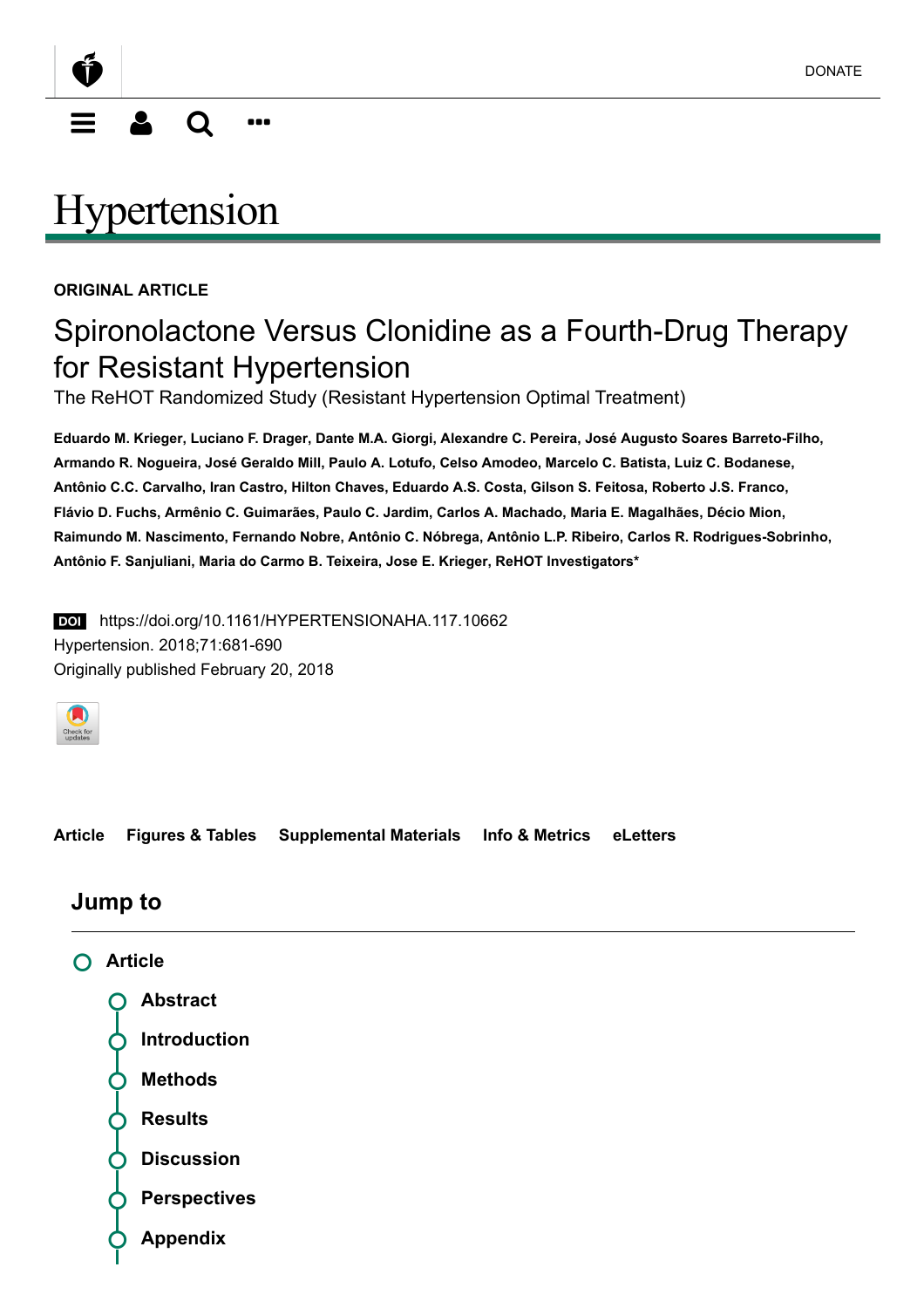Acknowledgments Disclosures Sources of Funding Footnotes References [Figures & Tables](http://hyper.ahajournals.org/content/71/4/681/tab-figures-data) [Supplemental Materials](http://hyper.ahajournals.org/content/71/4/681/tab-supplemental) [Info & Metrics](http://hyper.ahajournals.org/content/71/4/681/tab-article-info) [eLetters](http://hyper.ahajournals.org/content/71/4/681/tab-e-letters)

This article requires a subscription to view the full text. If you have a subscription you may use the login form below to view the article. Access to this article can also be purchased.

## <span id="page-1-0"></span>Abstract

The aim of this study is to compare spironolactone versus clonidine as the fourth drug in patients with resistant hypertension in a multicenter, randomized trial. Medical therapy adherence was checked by pill counting. Patients with resistant hypertension (no office and ambulatory blood pressure [BP] monitoring control, despite treatment with 3 drugs, including a diuretic, for 12 weeks) were randomized to an additional 12-week treatment with spironolactone (12.5–50 mg QD) or clonidine (0.1–0.3 mg BID). The primary end point was BP control during office (<140/90 mm Hg) and 24-h ambulatory (<130/80 mm Hg) BP monitoring. Secondary end points included BP control from each method and absolute BP reduction. From 1597 patients recruited, 11.7% (187 patients) fulfilled the resistant hypertension criteria. Compared with the spironolactone group (n=95), the clonidine group (n=92) presented similar rates of achieving the primary end point (20.5% versus 20.8%, respectively; relative risk, 1.01 [0.55–1.88]; P=1.00). Secondary end point analysis showed similar office BP (33.3% versus 29.3%) and ambulatory BP monitoring (44% versus 46.2%) control for spironolactone and clonidine, respectively. However, spironolactone promoted greater decrease in 24-h systolic and diastolic BP and diastolic daytime ambulatory BP than clonidine. Per-protocol analysis (limited to patients with ≥80% adherence to spironolactone/clonidine treatment) showed similar results regarding the primary end point. In conclusion, clonidine was not superior to spironolactone in true resistant hypertensive patients, but the overall BP control was low (≈21%). Considering easier posology and greater decrease in secondary end points, spironolactone is preferable for the fourth-drug therapy.

Clinical Trial Registration—URL: [http://www.clinicaltrials.gov](http://www.clinicaltrials.gov/). Unique identifier: [NCT01643434](http://hyper.ahajournals.org/lookup/external-ref?link_type=CLINTRIALGOV&access_num=NCT01643434&atom=%2Fhypertensionaha%2F71%2F4%2F681.atom).

[blood pressure](http://hyper.ahajournals.org/keyword/blood-pressure) [clinical trial](http://hyper.ahajournals.org/keyword/clinical-trial) [humans](http://hyper.ahajournals.org/keyword/humans) [hypertension](http://hyper.ahajournals.org/keyword/hypertension) [risk](http://hyper.ahajournals.org/keyword/risk) [therapeutics](http://hyper.ahajournals.org/keyword/therapeutics)